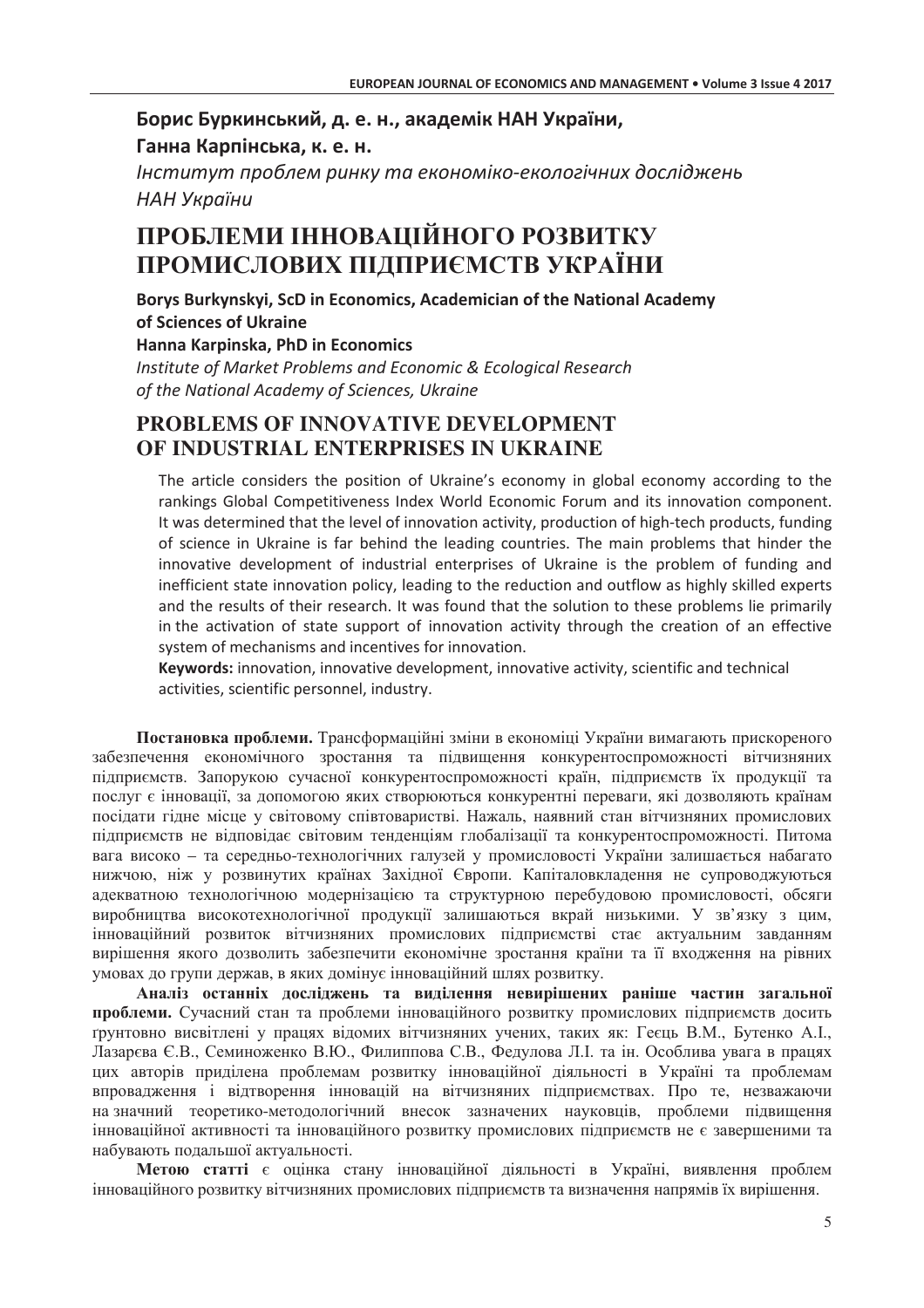#### ISSN 2533-4794 EVROPSKÝ ČASOPIS EKONOMIKY A MANAGEMENTU

Матеріали досліджень. Задля оцінки конкурентоспроможності економіки України у світовому господарстві, розглянемо позиції країни та проаналізуємо інноваційну складову міжнародного рейтингу глобальної конкурентоспроможності (Global Competitiveness Indexof World Economic Forum (GCI)) таблиця 1,  $2^1$ .

Таблиця 1

| Міжнарожні рейтинги                                     | 2010                                                  | 2011    | 2012    | 2013    | 2014    | 2015    |
|---------------------------------------------------------|-------------------------------------------------------|---------|---------|---------|---------|---------|
|                                                         | Рейтинг України (Загальна кількість країн у рейтингу) |         |         |         |         |         |
| Global Competitiveness Index<br>of World Economic Forum | 82(133)                                               | 89(142) | 82(142) | 73(144) | 84(144) | 76(140) |
| зокрема: Innovative component<br><b>GCI</b>             | 80(133)                                               | 88(142) | 93(142) | 79(144) | 81(144) | 54(140) |

## Рейтинги України відповідно **Global Competitiveness Index of World Economic Forum**

Зазначимо, що загальний індекс конкурентоспроможності виводиться з параметрів поточної економічної динаміки для вимірювання спроможності національної економіки досягти сталого розвитку в середньостроковій перспективі. Дослідження засвідчують, що головними агрегованими факторами, що впливають на економічний розвиток будь-якої країни, є: інновації, суспільні інституції та макроекономічне середовище.

Незважаючи на підвищення загального рейтингу України GCI, та рейтингу за складовою підіндексу «Innovative component GCI» у 2015-2016 рр. вітчизняні та міжнародні експерти визнають, що рейтинг української економіки в цілому є досить низьким, як і рейтинг її інноваційної складової. Найбільший вплив на підвищення показника «Innovative component GCI» в порівнянні з попереднім періодом зробили досить незначні зміни таких його складових, як: інноваційний потенціал (+0,6), якість науково-дослідних інститутів, наявність вчених і інженерів, кількість заявок на патентування у США на 1 млн. населення (по +0,4). Не змінилися доволі низькі показники та рейтинги країни за складовою «Співробітництво науково-дослідних установ та промисловості», ще нижчим незважаючи на зростання є рейтинг за складовою «Державні закупівлі новітніх технологій і продукції».

Таблиня 2

|                                                                     | Значення показників та рейтинг України |         |                    |         |  |
|---------------------------------------------------------------------|----------------------------------------|---------|--------------------|---------|--|
| Показники                                                           | 2014-2015p.p.                          |         | 2015-2016p.p.      |         |  |
|                                                                     | Кількість<br>балів                     | Рейтинг | Кількість<br>балів | Рейтинг |  |
| Інноваційна складова GCI                                            | 3,2                                    | 81      | 3,4                | 54      |  |
| Інноваційний потенціал                                              | 3,6                                    | 82      | 4,2                | 52      |  |
| Якість науково-дослідних установ                                    | 3,8                                    | 67      | 4,2                | 43      |  |
| Витрати компаній на дослідження та розробки                         | 3,1                                    | 66      | 3,4                | 54      |  |
| Співробітництво науково-дослідних<br>установ<br>та<br>промисловості | 3,5                                    | 74      | 3,5                | 74      |  |
| Державні закупівлі новітніх технологій і продукції                  | 2,9                                    | 123     | 3,0                | 98      |  |
| Наявність вчених і інженерів                                        | 4,3                                    | 48      | 4,7                | 29      |  |
| Кількість заявок на патентування у США на 1 млн.<br>населення       | 3,2                                    | 52      | 3,6                | 50      |  |

**Рейтинги України за складовими « Innovative component GCI»** 

 $\overline{a}$ 

<sup>&</sup>lt;sup>1</sup> World Economic Forum (2016). Всемирный экономический форум: Рейтинг глобальной конкурентоспособности. <http://reports.weforum.org/global-competitiveness-index/country-profiles/#economy=UKR/>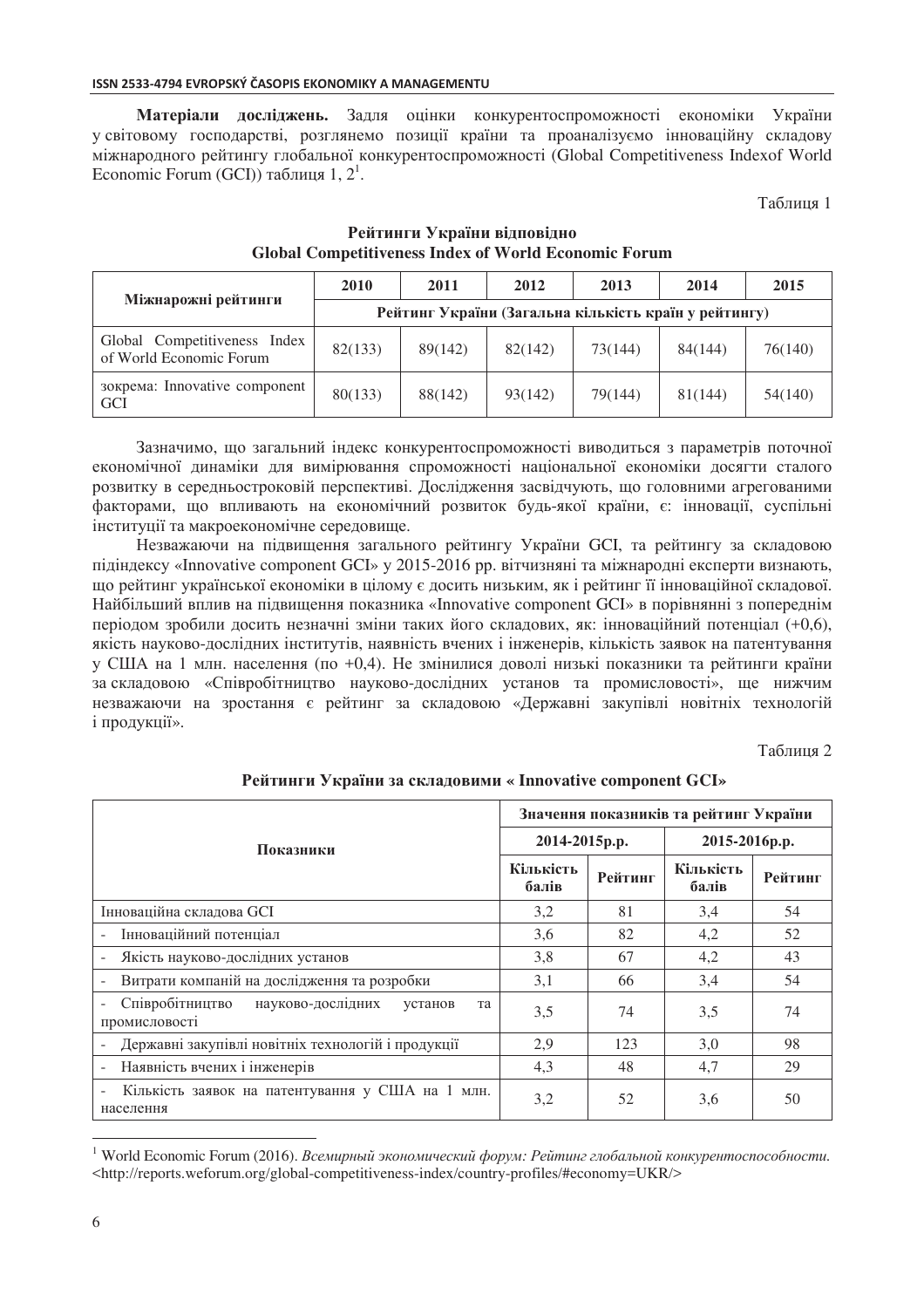Проаналізуємо за допомогою кількісних показників, які є загалом порівнянними з відповідними міжнародними показниками, негативні тенденції, що ускладнюють інноваційний розвиток промисловості України.

Зокрема, що стосується складових Innovative component GCI слід відмітити загальне зменшення кількості організацій, що виконували наукові та науково-технічні роботи в Україні (з 1303 у 2010р. до 999 у 2014р). У розподілі організацій за секторами науки питома вага наукових установ академічного профілю становила 31,2%, галузевого профілю – 47,4%, заводської науки – 5,6%. Привертає увагу тенденція до зменшення кількості організацій, що працюють у галузі технічних наук (з 576 у 2010р. до 403 у 2014р.)<sup>1</sup>. Такі тенденції та розподіл організацій за секторами науки не відповідає практиці розвинутих країн, де більшість наукових організацій належать допромислового сектору (сектору компаній), а відтак – є максимально наближеними до прикінцевих стадій процесу розробки та виробництва продукції, у т.ч. інноваційної.

Динаміка кількісних показників, свідчить про зменшення загальної кількості виконаних наукових і науково-технічних робіт (52,0 тис. од у 2010р. проти 43,0 тис. од у 2014р.) та зокрема майже у 1,5 разів кількості робіт, спрямованих на створення нових видів виробів, технологій, матеріалів (13,3 тис. од у 2010р. проти 9,0 тис. од у 2014р.). Зменшується кількість поданих заявок на видачу охоронних документів на об'єкти інтелектуальної власності в Україні (8894 од. 2010р. проти 8029 од. – 2014р.) і майже удвічі в інших країнах (112 од. у 2010р. проти 51 од. у 2014 р. Водночас, через несплату зборів за підтримання чинності патентів на винаходи і корисні моделі, втратило чинність 9,8 тис. патентів національних власників. Терміни патентування залишаються досить тривалими: строк від розгляду заявок на винаходи до видачі патенту складає близько 2-х років<sup>2</sup>.

За даними статистики в економіці України за рік було використано близько 4,6 тис. об'єктів промислової власності, в т.ч. 1,8 тис. винаходів (близько 7% від загальної кількості чинних патентів), 2,4 тис. корисних моделей (6%), 393 промислові зразки (4%). Отже, майже половина захищених охоронними документами об'єктів патентного права у виробництві не використовуються і припиняють свій життєвий шлях відразу ж після розробки і отримання правової охорони. Зростає «патентна міграція» з України, її обсяги сягають від 10 до 12% щорічного обсягу патентування. Розширюється географія міграції: Російська Федерація (51%), США (11%), Пів. Корея (9%), Тайвань (3%), Німеччина (2%). Значна частина потенційно значимих винаходів, отриманих українськими винахідниками, заявляються напряму в патентні відомства зарубіжних країн без подання попередньо заявки в патентне відомство України і отримання відповідного дозволу. Тобто, продовжується неконтрольована передача за кордон наукових і конструкторських розробок, виток з України вітчизняних заявок на перспективні винаходи. За останні роки понад 100 таких винаходів запатентовано безпосередньо в США і декілька тисяч - в Росії<sup>3</sup>.

Щодо такої складової, як наявність вчених і інженерів слід відмітити, що за останні чотири роки скорочується чисельність осіб найвищого рівня кваліфікації (докторів і кандидатів наук), які беруть участь у виконанні наукових досліджень і розробок (з 21,5 тис. осіб у 2010р. до 19 тис. осіб у 2014р.). Погіршується вікова структура наукового кадрового корпусу – на кінець 2014р. середній вік спеціалістів з науковими ступенями становив майже 50 років. Зростає кількість докторів та кандидатів наук, які виїхали з кордон, так за останні чотири роки Україну залишили понад 100 докторів і кандидатів наук, причому 49 з них у 2014р.

Спостерігається недостатність поповнення кадрового корпусу науковців та інженерів, а саме: скорочується кількість аспірантів та докторантів (36214 осіб у 2010р. 29381 осіб у 2014р.); стрімко зменшується чисельність прийнятих на початковий цикл навчання за інженерними галузями знань (з 309010 осіб - 2010/11р. навчання до 72837 осіб - 2014/15 р. навчання)<sup>4</sup>. Обмежується доступність

 $\overline{a}$ 

<sup>&</sup>lt;sup>1</sup> Наукова та інноваційна діяльність в Україні (2015). Статистичний збірник . Державна служба статистики *.* <https://www.ukrstat.gov.ua>

 $^2$  Андрощук, Г.О. (2014). Інтелектуальна власність в наукоємних виробництвах і оборонній сфері в системі національної безпеки. Наука та наукознавство, 4, 90-100.

<sup>&</sup>lt;sup>3</sup> Андрощук, Г.О. (2013). Економіко-статистичний аналіз винахідницької активності в Україні. *Інтелектуальна* власність, 11, 27-33.

 $^4$  Основні показники діяльності вищих навчальних закладів України на початок 2015/16 навчального року

<sup>(2016).</sup> Статистичний бюлетень. Державна служба статистики України. <https://www.ukrstat.gov.ua>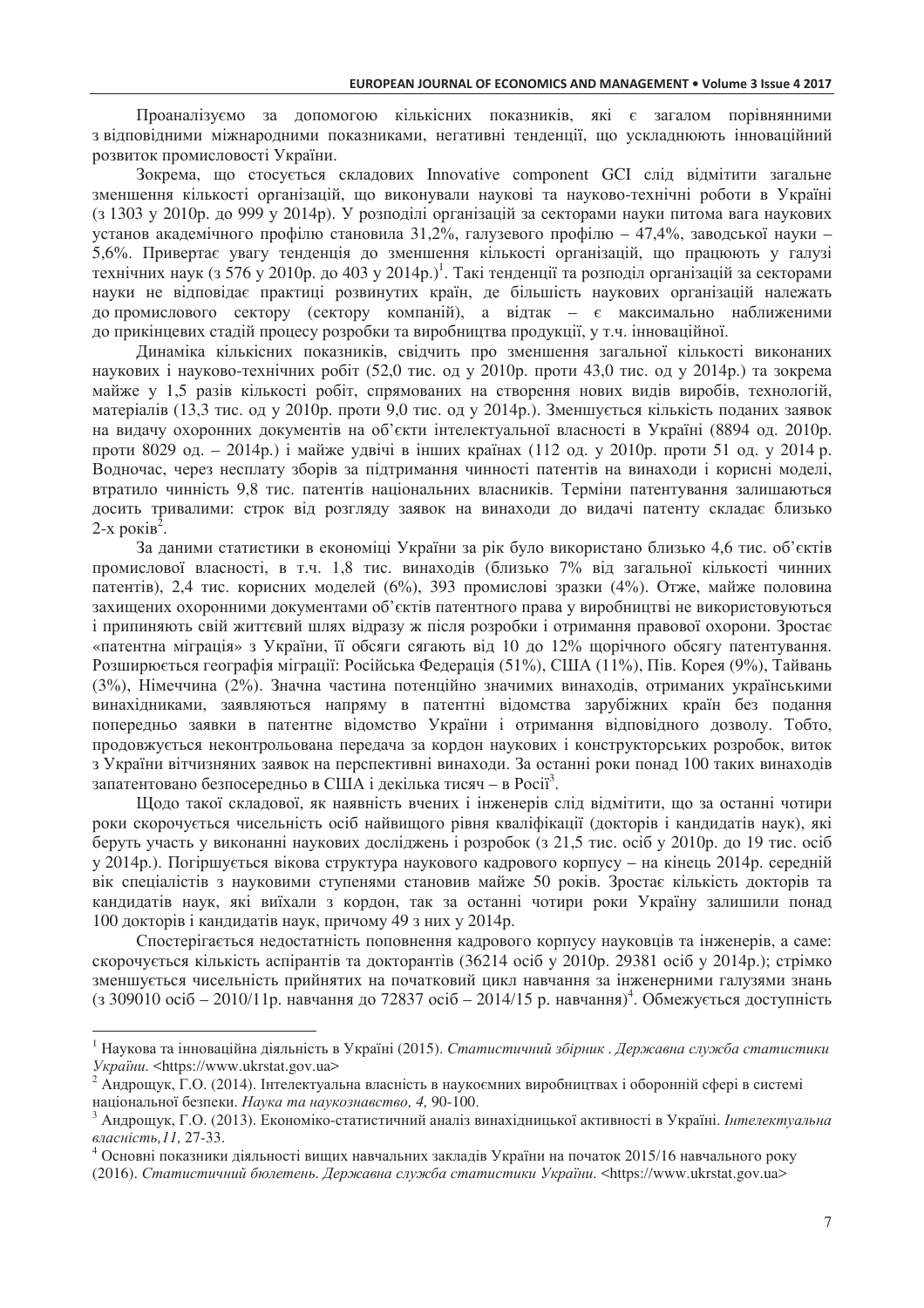якісної освіти, зокрема на фоні скорочення кількості вузів (813 – 2010р. до 664 – 2014р.) і числа студентів при відсутності державного замовлення у майбутньому вища освіта стає дедалі недоступною для бідніших верств, які, за різними оцінками, складають до 80% населення країни.

На відміну від країн ЄС де в останні роки кількість дослідників збільшується (2013р. – 1730,0 тис. осіб) в Україні кількість дослідників (як і загальна кількість виконавців досліджень і розробок) постійно зменшується (2014р. – 58,7 тис. осіб). Більше половини їх працювало у державному секторі (55,3%), понад третину – у підприємницькому (34,5%) і 10,2% – у секторі вищої освіти на противагу країнам ЄС де: 48% дослідників зосереджено в підприємницькому секторі, 39% - у секторі вищої освіти, 12% - у державному секторі. В Україні лише 0,3% докторів наук та 1% кандидатів наук зайняті на промислових підприємствах та науково-виробничих об'єднаннях. Такий розподіл науковців високої кваліфікації на фоні скорочення кадрового корпусу наукових досліджень і розробок не сприяє якісному та ефективному впровадженню та використанню нововведень упромисловості. Зовсім не виправляє зазначену ситуацію зменшення фінансування наукової і науково-технічної діяльності на недостатність якого в Україні вказує показник витрат у розрахунку на одного зайнятого у науковій сфері (враховуючи витрати на заробітну плату та матеріальнотехнічне забезпечення), зокрема у 2014р. загальний обсяг цих витрат становив приблизно \$6 тис. на рік, тоді як, наприклад, у Росії – понад \$10 тис., у США – близько \$ 200 тис. Основними джерелами фінансування витрат на дослідження і розробки в Україні у 2014р. залишаються державні кошти (43,8%) та кошти підприємницького сектору (35,2%). У країнах ЄС більше половини (55%) загальних витрат країн фінансується підприємницьким сектором, третина (32,8%) – державним. Питома вага загального обсягу витрат у ВВП становила 0,66%, у тому числі за рахунок коштів державного бюджету - 0,26% при тому, що відповідно до законодавства, щонайменше 1,7% ВВП має щорічно спрямовуватися на виконання досліджень і розробок. За даними Євростату, частка обсягу витрат на наукові дослідження та розробки країн ЄС у ВВП становила 2,01%.

Залишається досить низьким рівень інноваційної активності підприємств України, про що свідчить частка інноваційної продукції у загальному обсягу реалізованої промислової продукції (2,5% – 2014р.). Найбільші частки інноваційної продукції у загальному обсязі реалізованої промислової продукції мають підприємства з виробництва коксу та продуктів нафтоперероблення (13,7%), машинобудування (8,2%), з виробництва основних фармацевтичних продуктів і фармацевтичних препаратів (6,1%), хімічних речовин і хімічної продукції (4,8%), іншої діяльності щодо поводження з відходами (4,5%).

Посилюються негативні тенденції скорочення кількості промислових підприємств, що займались інноваційною діяльністю. Про обмеженість платоспроможного попиту на інновації з боку промислових підприємств свідчать тенденції скорочення обсягів витрат за напрямами інноваційної діяльності (9,6 млрд.грн. у 2013р. проти 7,7 млрд.грн. у 2014р.). Лише 2,8% інноваційно активних підприємств витрачали кошти на здійснення НДР. Залишається недосконалою структура загальних інноваційних витрат промислових підприємств, так зокрема понад дві третини витрат спрямовувалось на придбання машин, обладнання та програмного забезпечення, лише 15,9% на здійснення науково-дослідних розробок власними силами, 6,9% - на придбання результатів науково-дослідних розробок у інших підприємств (організацій).

Основним джерелом фінансування інноваційних витрат залишаються власні кошти підприємств - 6540,3 млн.грн. (85,0%), стрімко скоротилися іноземні інвестиції в інноваційну діяльність вітчизняних підприємств (30% у 2010р. проти 1,8 у 2014 %), мізерними залишаються обсяги фінансування за рахунок коштів місцевих бюджетів (0,1% загального обсягу). Державна підтримка надається переважно галузям нижчих технологічних укладів: у 2014р. понад 51% держаних коштів спрямованих на виконання наукових та науково-технічних робіт у переробній промисловості надійшло до підприємств металургійного виробництва, виробництва готових металевих виробів, крім машин і устаткування.

Висновки. Таким чином, аналіз сучасного стану науково технічної та інноваційної діяльності промислових підприємств в Україні свідчить про те, що за рівнем інноваційної активності, станом виробництва високотехнологічної продукції, обсягами фінансування науки Україна значно відстає від провідних країн світу. Однією з головних проблем, що гальмують інноваційний розвиток промислових підприємств України залишається проблема фінансування та недостатньо ефективна державна інноваційна політика, що призводить до скорочення числа наукових організацій та працівників, кількості завершених та реалізованих інноваційних пропозицій у промисловому секторі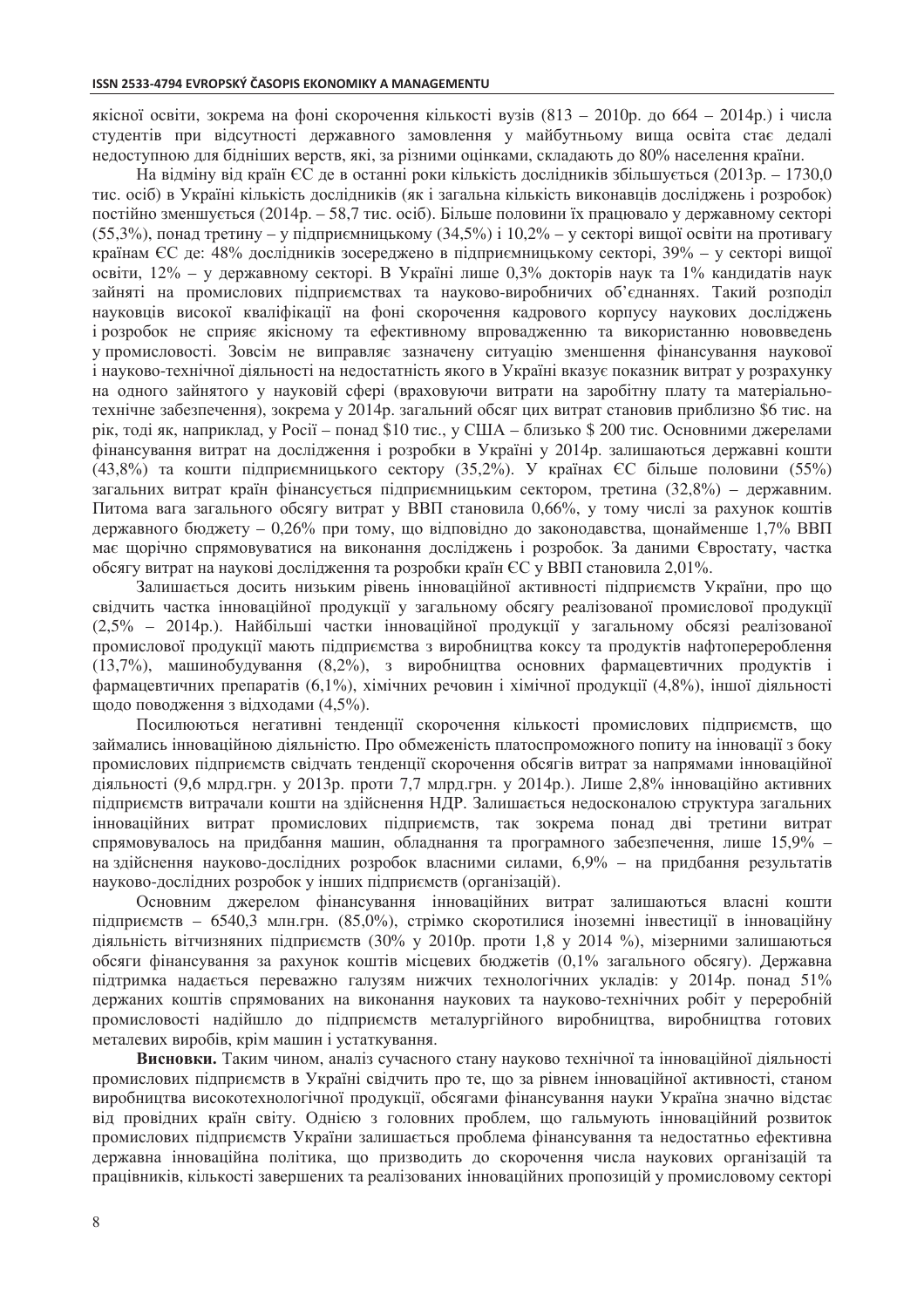вітчизняної економіки, відтоку як висококваліфікованих фахівців, так і результатів їх досліджень. Як засвідчує досвід країн ЄС, держава має відігравати активну роль у створенні системи механізмів та стимулів щодо інноваційної діяльності, підвищенні загальнонаціонального попиту на вітчизняні інновації шляхом підтримки наукових досліджень та мотивації дослідників, створенні сприятливого середовища для інноваційної активності, удосконаленні державної системи захисту прав інтелектуальної власності, розвитку механізмів та мережі для комерціалізації отриманих розробок.

Складна соціально-економічна ситуація в країні обумовлює дефіцит фінансових ресурсів, які мають в розпорядженні уряд України і регіональна влада та ускладнює процес фінансової підтримки інноваційного розвитку з боку держави. У зв'язку з цим фінансування інноваційних проектів повинно відбуватися з якомога більшої кількості джерел. Це потребує створення дієвого механізму консолідації фінансових ресурсів державного і приватного секторів та системи контролю за цільовим використанням, перш за все, коштів державного бюджету. Використання суб'єктами господарювання нетрадиційних способів фінансування інноваційних проектів таких, як лізинг, франчайзинг, факторинг, форфейтинг, проектне та венчурне інвестування дозволить залучати до інноваційного проекту більше учасників, розподіляти ризики та сприятиме переміщенню фінансів з низько технологічних галузей у високотехнологічні. Законодавчі зміни щодо запровадження системи пільг та стимулів у галузі інноваційної діяльності (пільговий режим оподаткування, амортизаційних відрахувань та інвестиційного кредиту, субсидіювання) стимулюватимуть інноваційну активність підприємств. Скорочення термінів патентування в Україні та удосконалення нормативно-правової бази із захисту інтелектуальної власності скоротить обсяги неконтрольованої передачі за кордон наукових і конструкторських розробок, виток з країни вітчизняних заявок на перспективні винаходи. Мотивація, а не «демотивація» з боку держави освіти та науки сприятиме поповненню та оновлюванню кадрового корпусу науковців та інженерів. Інноваційний розвиток української економіки та промисловості, зокрема, має забезпечуватися комплексним застосуванням усіх доступних економічних важелів при тісній співпраці держави, науки і бізнесу.

Враховуючи те, що основним джерелом фінансування інноваційних витрат залишаються власні кошти підприємств доцільно запровадження податкових стимулів науково-технічної та інноваційної діяльності, зокрема:

-повернути до дії статті 21 та 22 Закону України «Про інноваційну діяльність». Стаття 21 надавала пільги щодо оподаткування податку на додану вартість (ПДВ), податку на прибуток та надавала можливість прискореної амортизації наукового обладнання, виходячи з фактору його морального старіння. Стаття 22 надавала можливість звільняти від митного збору сировину, матеріали та комплектуючі, які не виробляються в Україні;

-запровадити диференційовані амортизаційні відрахування залежно від об'єктів основних засобів та нематеріальних активів з урахуванням терміну амортизації, які прийняті у провідних зарубіжних країнах, з метою накопичення грошових коштів, що акумулюватимуться на спеціальному рахунку для використання їх на інноваційне оновлення основних засобів і нематеріальних активів:

- запровадити пільгове оподаткування інвестицій у придбання і впровадження нових технологій та обладнання шляхом зменшення податку на прибуток у розмірі, що дорівнює певному відсотку зазначених витрат (не більше ніж на 75% від загальної суми податку на прибуток), якщо здійснюється закупівля вітчизняної технології, обладнання;

- запровадити на певний період часу пільгове оподаткування доходів новостворених підприємств (start-up) у разі виробництва та експорту високотехнологічної продукції;

- звільнити суб'єкта інноваційної ліяльності віл сплати полатку на прибуток отриманого віл продажу інноваційної продукції, в рамках реалізації інноваційного проекту у разі спрямування його на впровадження інновацій;

– звільнити від оподаткування кошти та інші активи, залучені суб'єктом інноваційної діяльності для реалізації інноваційного проекту на строк, що перевищує звітній податковий період;

- звільнити від ПДВ операції з оплати вартості науково-дослідних і дослідницькоконструкторських робіт, що виконуються науковими установами, вищими навчальними закладами, за кошти виконавців інноваційних проектів (платники ПДВ).

- доопрацювати Закон України «Про держано-приватне партнерство» щодо приведення його європейських норм, зокрема потребують визначення механізми державно-приватного партнерства у науковій та інноваційній сферах, венчурного фінансування інноваційної діяльності.